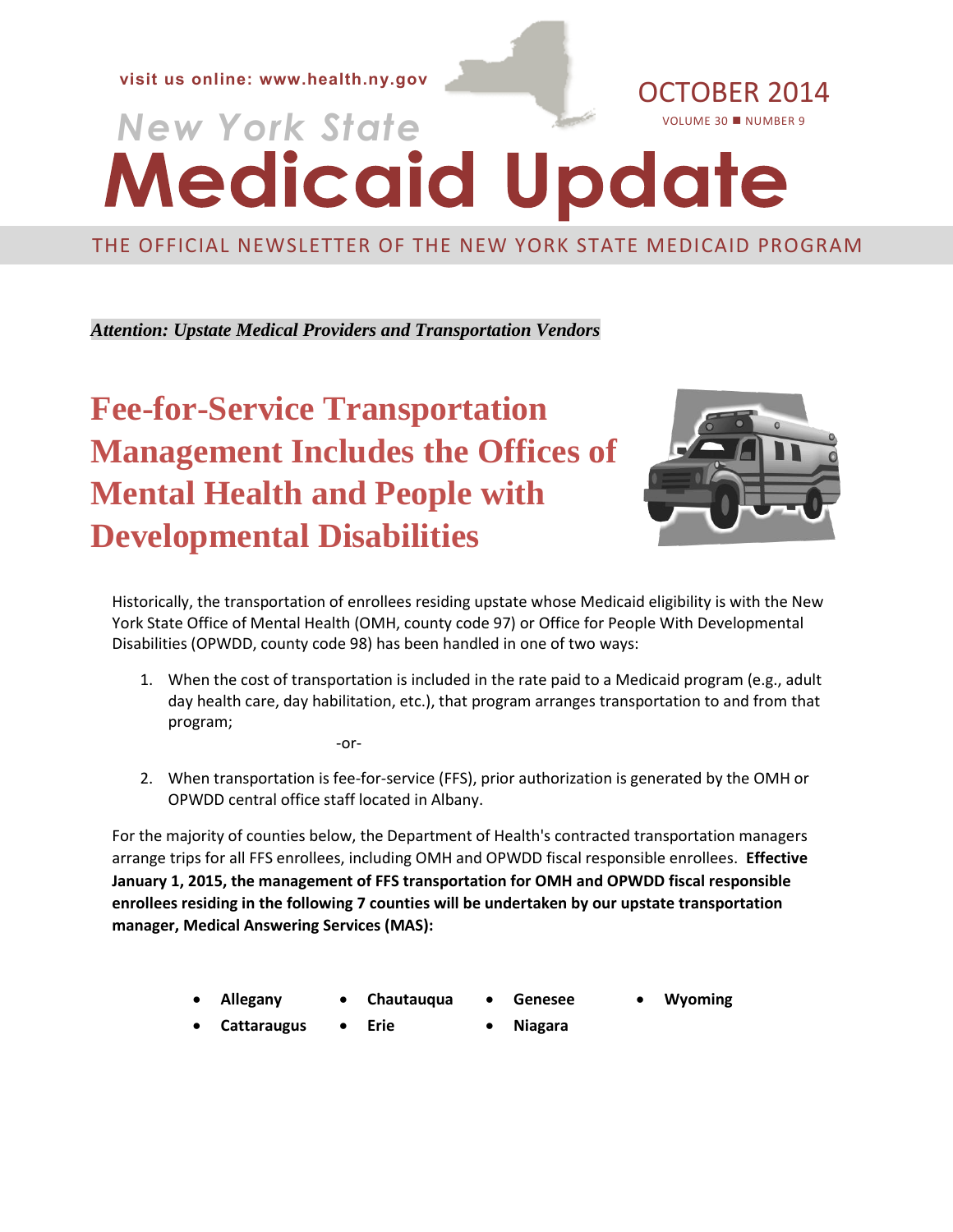



**Andrew M. Cuomo** GOVERNOR State of New York

**Howard A. Zucker, M.D., J.D.** ACTING COMMISSIONER OF HEALTH New York State DOH

**Jason A. Helgerson** MEDICAID DIRECTOR Office of Health Insurance Programs

The Medicaid Update is a monthly publication of the New York State Department of Health.

### OCTOBER 2014 NEW YORK STATE MEDICAID UPDATE

#### **POLICY AND BILLING GUIDANCE**

| Transportation Management Includes Offices of Mental Health & People with Developmental Disabilities  cover |  |
|-------------------------------------------------------------------------------------------------------------|--|
| Medicaid Enrollees Must Cancel Transportation Appointments when Transportation is Not Needed 4              |  |
|                                                                                                             |  |
|                                                                                                             |  |

#### **PHARMACY UPDATE**

|--|--|

#### **ALL PROVIDERS**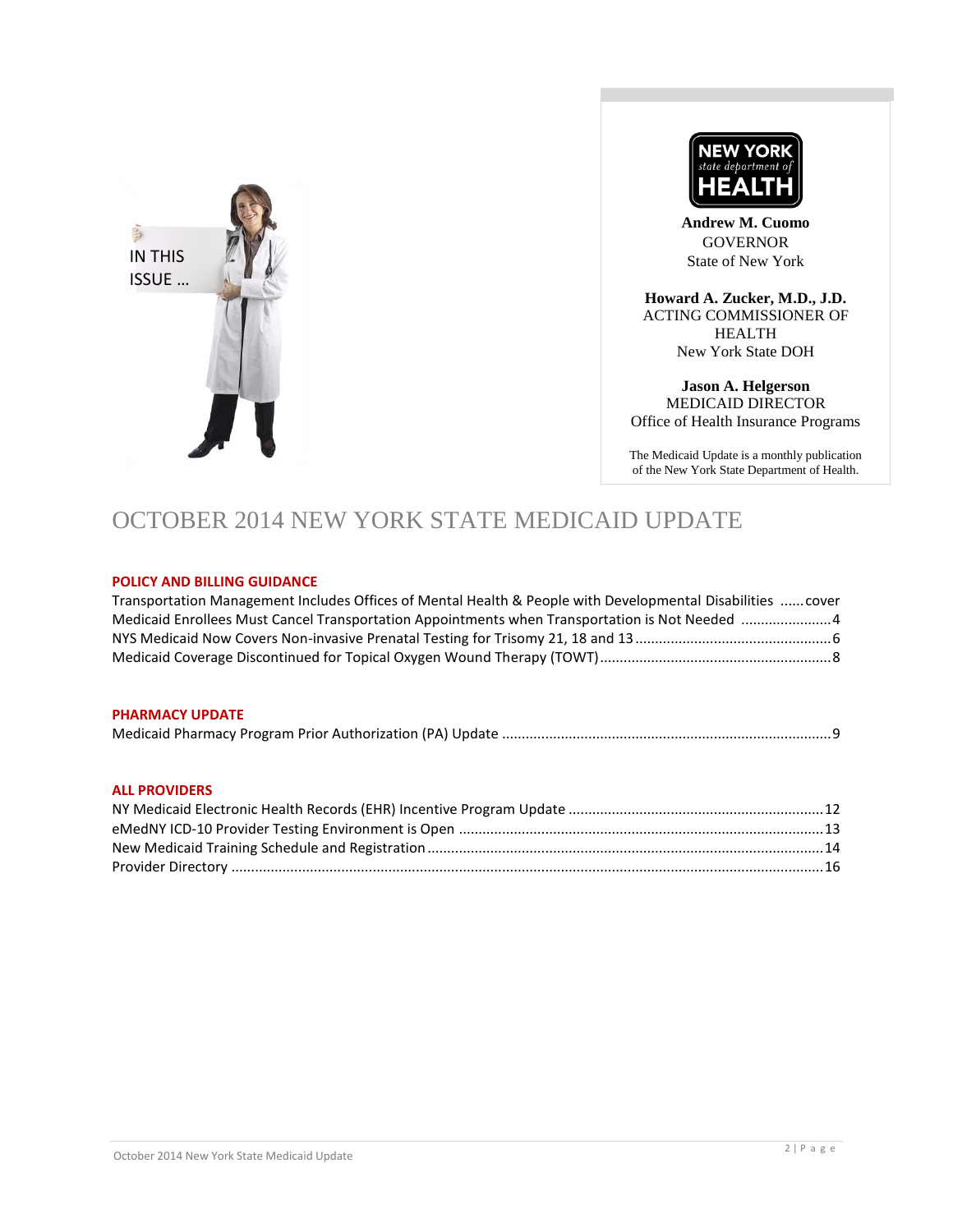*-continued from cover-*

The Department of Health's contracted transportation managers currently arrange trips for all FFS enrollees, including OMH and OPWDD fiscal responsible enrollees for the following counties:

- Albany Dutchess Madison Putnam Steuben
- Broome Essex Monroe Rensselaer Sullivan
- 
- Chemung Fulton Oneida St. Lawrence Tompkins
- Chenango Greene Onondaga Saratoga Ulster
- 
- 
- Cortland Jefferson Orleans Schuyler Wayne
- Delaware Lewis Oswego Seneca Westchester
- Delaware Livingston Otsego Putnam Yates
- 
- -
- 
- 
- -
- 
- 
- Columbia Herkimer Orange Schoharie Washington
	-
	-
- 
- 
- -
- Clinton Hamilton Ontario Schenectady Warren
	-
	- - - -

For dates of service on or after January 1, 2015, the ordering medical provider must seek authorization from MAS *instead of* central office staff of OMH or OPWDD. Staff in each agency's Albany-based central office will not process prior authorization requests with service dates on or after January 1, 2015. To secure approval prior to the trip, please call MAS at **(855) 852-3289.** *Payment for trips performed without prior approval from MAS may be denied.*

Ambulance vendors providing emergency transport to these enrollees must seek authorization from MAS for the correct reimbursement within 90 days of the date of service.

Information regarding Medicaid transportation, including required forms and a list of participating transportation vendors, is available online at: [https://www.medanswering.com.](https://www.medanswering.com/)

The MAS field liaison is available to discuss the processes for requesting transportation authorization through MAS onsite at each facility. To request an onsite visit, please call MAS at the telephone number above.

*Questions? Please contact the Medicaid Transportation Policy Unit at (518) 473-2160 or via e-mail to [MedTrans@health.ny.gov.](mailto:MedTrans@health.ny.gov)*



- 
- 
- Cayuga  $\bullet$  Franklin Montgomery Rockland Tioga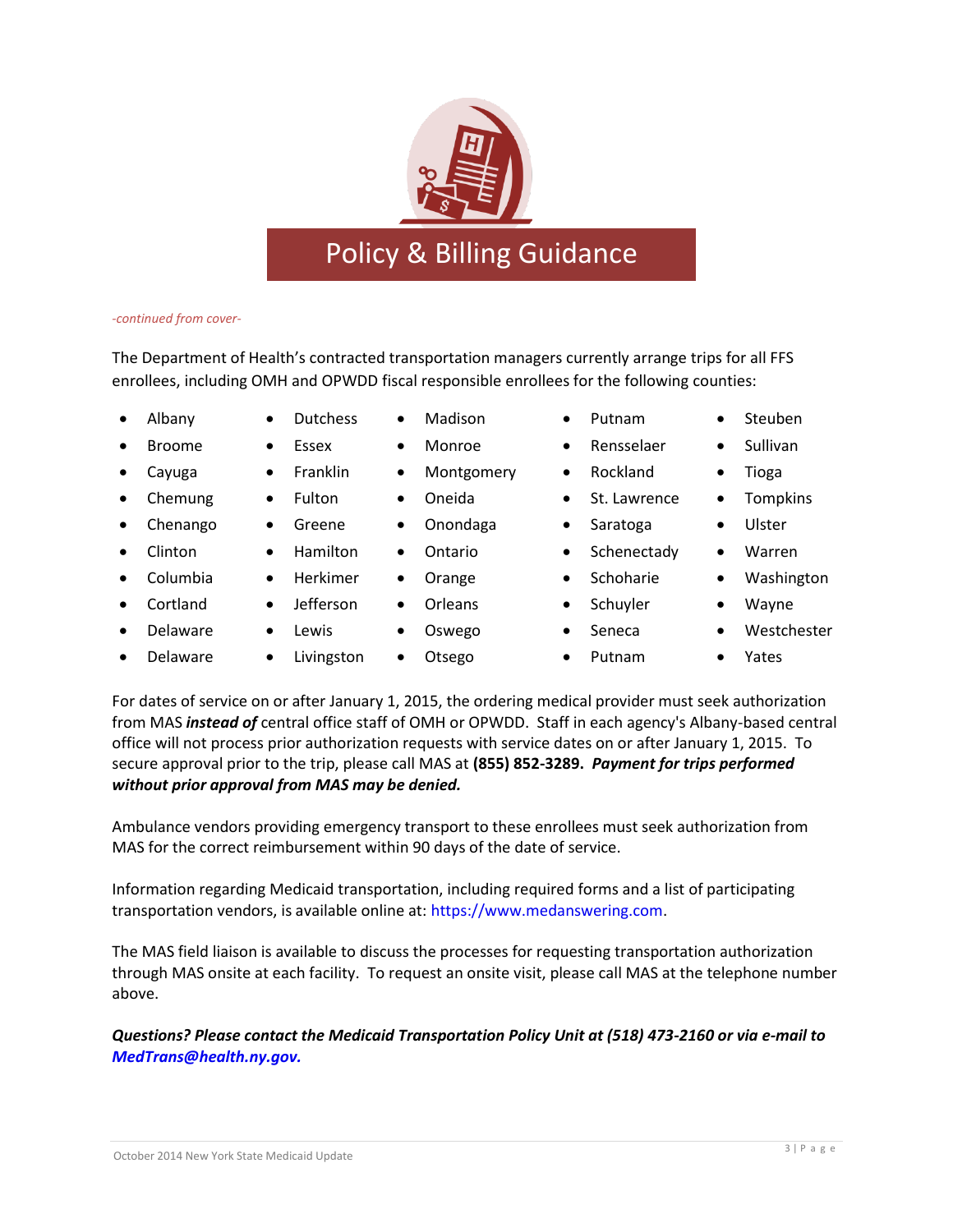

*Attention Enrollees Using Medicaid Transportation*

# **Medicaid Enrollees Must Cancel Transportation Appointments when Transportation is Not Needed**

#### *What is a No-Show trip?*

A No-Show trip occurs when a transportation vendor is scheduled to pick up a Medicaid enrollee, and waits a reasonable time for the enrollee (15 minutes), only to have the enrollee not appear for the service or indicate that he or she does not need the scheduled transportation on that day at that time.

During the trip attestation process, the vendor reports these scheduled trips as a "No-Show."

#### *What can be done to prevent a No-Show?*

Medicaid enrollees or their designated agents must call the transportation manager to cancel their transportation when it is known to them that they will not need the scheduled transportation (including standing order trips).

Additionally, if the appointment for which transportation is being cancelled is scheduled for the same day or next day, the Medicaid enrollees or their designated agent should also contact the transportation vendor directly to cancel the trip.

**The transportation manager contact list by county can be accessed online at: [https://www.emedny.org/ProviderManuals/Transportation/index.aspx.](https://www.emedny.org/ProviderManuals/Transportation/index.aspx)**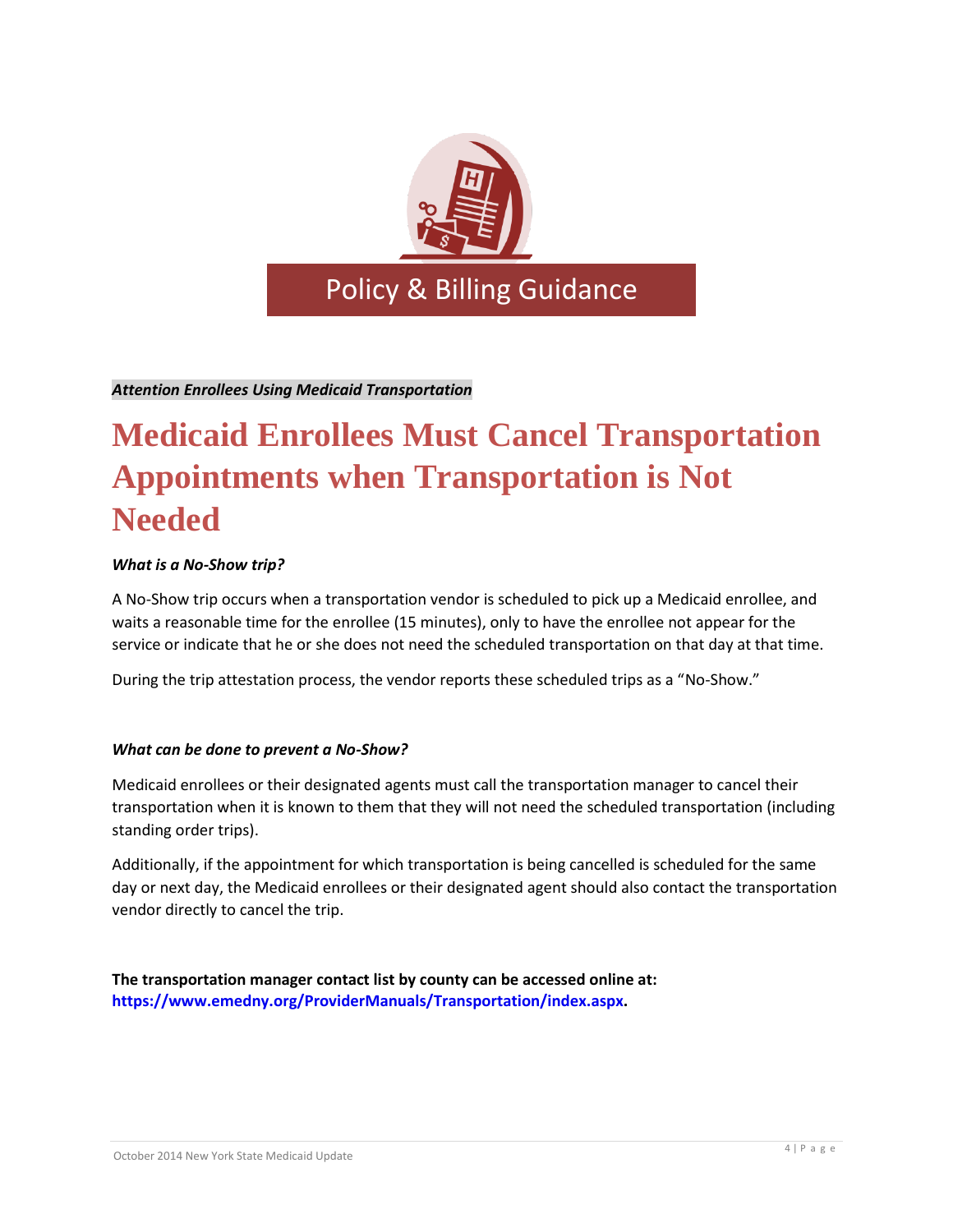

### *Department of Health No-Show Policy*

#### **First No-Show**

Staff of the transportation manager shall contact the enrollee to determine the cause of the No-Show and discuss the cancellation policy, as well as provide a written communication documenting this outreach using a letter.

#### **Second No-Show**

If a second No-Show occurs within sixty (60) days from the first, the enrollee will receive a second letter of communication documenting the occurrence with a reminder of the cancellation policy. At this time, the enrollee will be informed that they MUST personally contact the transportation manager via telephone to discuss his/her future non-emergency transportation needs. Until the enrollee performs such outreach, no further transportation shall be scheduled.

#### **Third No-Show**

If a third No-Show occurs within ninety (90) days of the telephone conversation between the transportation manager and the enrollee, the enrollee shall receive a third letter documenting the occurrence, and a statement that the enrollee must schedule and pay for his/her own transportation in the future, and the methodology and parameters for reimbursement.

All enrollee No-Show correspondence is documented and maintained by the transportation manager in the enrollee's file.

**For additional questions on this policy, contact the Transportation Policy Unit at (518) 473-2160 or at [Medtrans@health.ny.gov](mailto:Medtrans@health.ny.gov)**.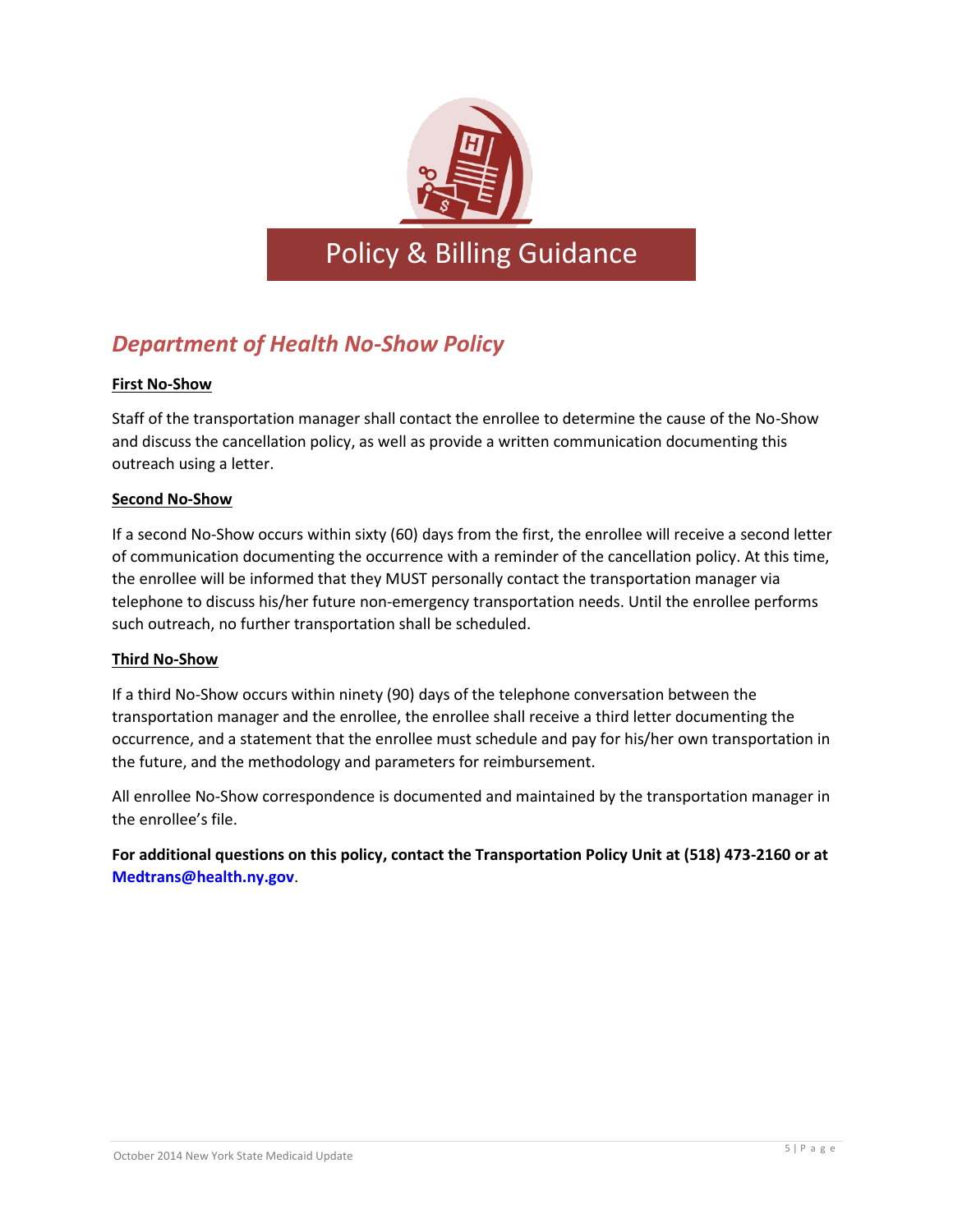

Policy & Billing Guidance

# **NYS Medicaid Now Covers Non-invasive Prenatal Testing for Trisomy 21, 18 and 13**

#### **Prenatal Testing**

Medicaid fee-for-service (FFS) and Medicaid Managed Care (MMC) will begin covering non-invasive prenatal trisomy screening using cell-free fetal DNA for **high-risk singleton pregnancies** effective November 1, 2014 and January 1, 2015 respectively when one or more of the following criteria is met:

- Either parent has a family history of an aneuploidy in a  $1^{st*}$  or  $2^{nd**}$  degree relative;
- The pregnant woman is of advanced maternal age (defined by the American College of Obstetricians and Gynecologists as 35 years or older at the time of delivery);
- Standard serum screening or fetal ultrasonographic findings indicate an increased risk of an aneuploidy;
- Parent(s) have a history of a previous pregnancy with a trisomy; and/or
- Either parent is known to have a Robertsonian translocation.

*\*1st degree relatives: Parents, children, siblings \*\*2nd degree relatives: Grandparents, aunts and uncles, nieces and nephews, and grandchildren*

#### **General Background**

Fetal chromosomal abnormalities affect approximately 1 in 150 live births annually. Aneuploidies, an abnormal number of chromosomes, are the most prevalent. Trisomy is a type of chromosomal abnormality in which there are three copies of a given chromosome instead of two. The most common types of chromosomal abnormalities in fetuses are trisomy 21 (Down syndrome), 18 (Edwards syndrome) and 13 (Patau syndrome). Down syndrome is a condition associated with intellectual disability, a characteristic facial appearance and poor muscle tone in infancy. Edwards syndrome results in slow growth before birth, low birth weight and physical abnormalities (e.g., heart defects). Patau syndrome presents with severe intellectual disability and physical abnormalities in several parts of the body. In all of these cases, the risk of having a child with the chromosomal abnormality increases with the mother's age.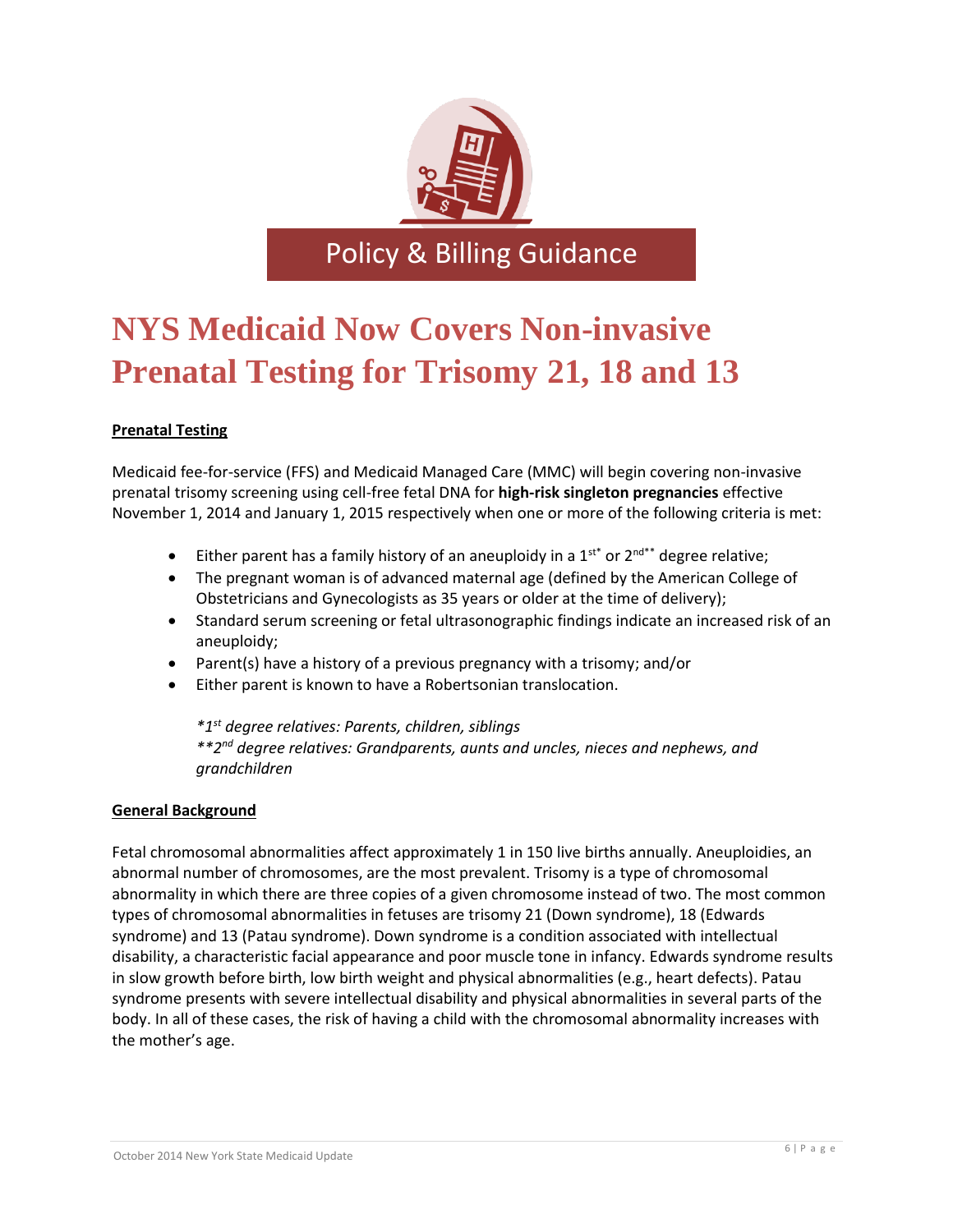

### Policy & Billing Guidance

In recent years, non-invasive sequencing-based testing has become available. These tests identify cellfree fetal DNA present in the maternal blood. This DNA can be mapped or analyzed to determine whether fetal chromosomal abnormalities are present.

#### **Reminders**

- Follow-up genetic counseling should be provided to those who test positive for a fetal chromosomal abnormality.
- Prenatal testing of a fetus by amniocentesis or chorionic villus sampling should be offered in the following circumstances:
	- Following a positive or high risk score in a non-invasive prenatal trisomy screening test; or,
	- Following an inconclusive result in a high-risk pregnancy.
- Diagnostic testing (e.g., cytogenetic analysis or molecular genetic testing) for suspected aneuploidies continues to be covered if medically necessary.
- Cell-free fetal DNA testing should not be offered to women with multiple gestations or low-risk pregnancies because it has not been sufficiently evaluated in these groups.
- Micro-deletion testing in conjunction with non-invasive trisomy testing is not reimbursable.
- Consistent with existing policy, NYS Regulations at 18 NYCRR Section 505.7(g)(4) require that providers order tests individually. No payment will be made for tests ordered as groupings or combinations of tests. For more information on this and additional regulations pertaining to laboratory services, please visit the following link: [http://w3.health.state.ny.us/dbspace/NYCRR18.nsf/b2d7d4e6cbd45bd285256546004b78bd/66](http://w3.health.state.ny.us/dbspace/NYCRR18.nsf/b2d7d4e6cbd45bd285256546004b78bd/6665022caf89cd9f85256722007690d8?OpenDocument) [65022caf89cd9f85256722007690d8?OpenDocument](http://w3.health.state.ny.us/dbspace/NYCRR18.nsf/b2d7d4e6cbd45bd285256546004b78bd/6665022caf89cd9f85256722007690d8?OpenDocument)

**Questions regarding Medicaid FFS policy should be directed to the Division of Program Development and Management at (518) 473-2160. Questions regarding MMC reimbursement and/or documentation requirements should be directed to the enrollee's MMC plan.**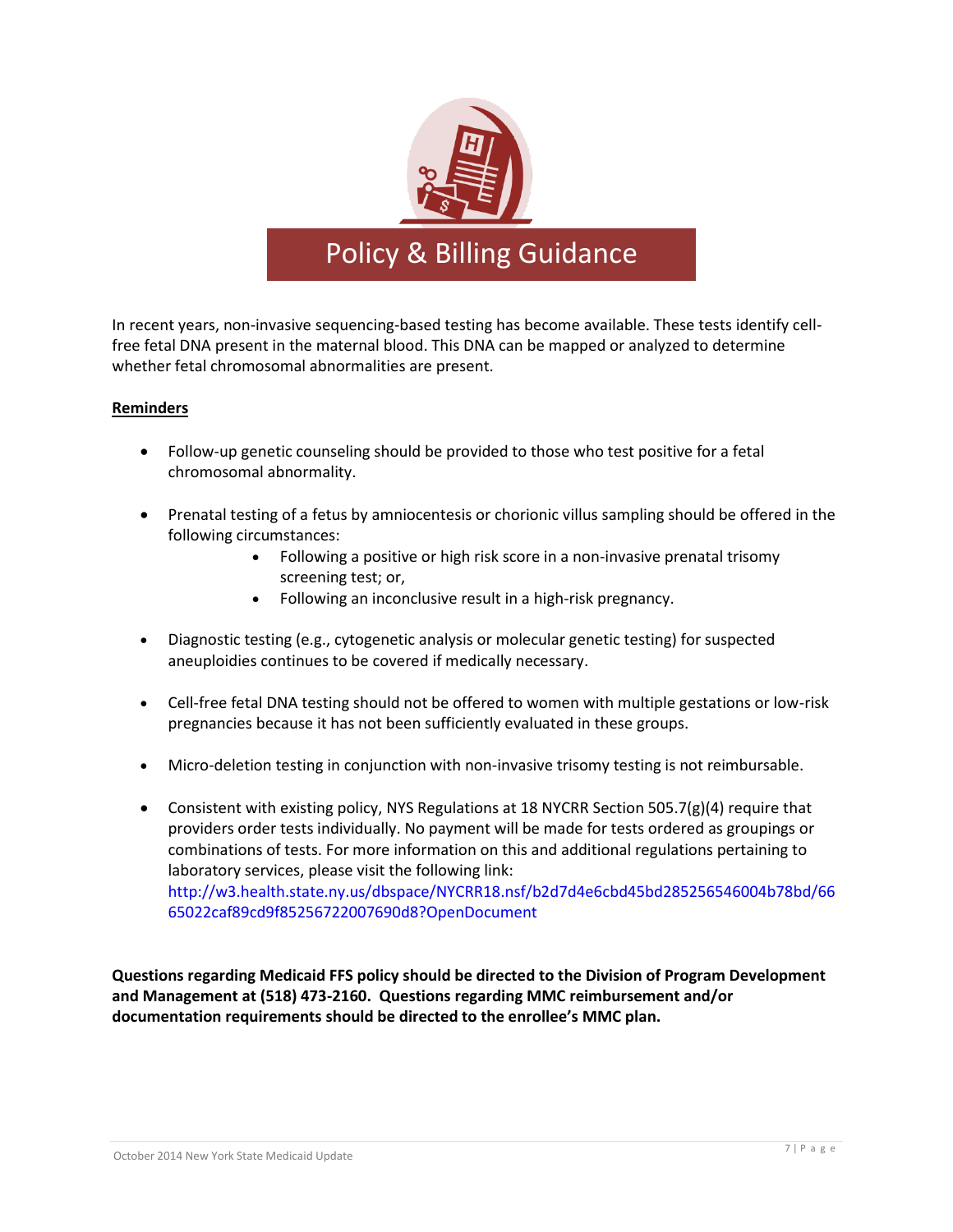

Policy & Billing Guidance

### **Medicaid Coverage Discontinued for Topical Oxygen Wound Therapy (TOWT)**

#### **Policy Coverage Decision**

Effective December 1, 2014, New York State Medicaid fee-for-service (FFS) and effective January 1, 2015, Medicaid Managed Care (MMC) will no longer cover TOWT.

This coverage determination is based on the current available medical evidence of TOWT usage outcomes. Published studies to date do not provide sufficient evidence that TOWT enhances the rate of healing of chronic wounds.

Medicaid FFS and MMC will continue to cover treatment for patients currently undergoing TOWT until their full course of treatment is complete.

HCPCS codes associated with TOWT:

| A4575  | Topical oxygen chamber, disposable                                                           |
|--------|----------------------------------------------------------------------------------------------|
| E1390  | Oxygen concentrator, single delivery port                                                    |
| E0446* | Topical oxygen delivery system, not otherwise specified, includes all supplies & accessories |
|        |                                                                                              |

\*This code is not in use by Medicaid FFS, but may be in use by one or more of the MMC Plans.

**Questions regarding Medicaid FFS policy should be directed to the Division of Program Development and Management at (518) 473-2160.**

**Questions related to MMC should be directed to the enrollee's MMC Plans.**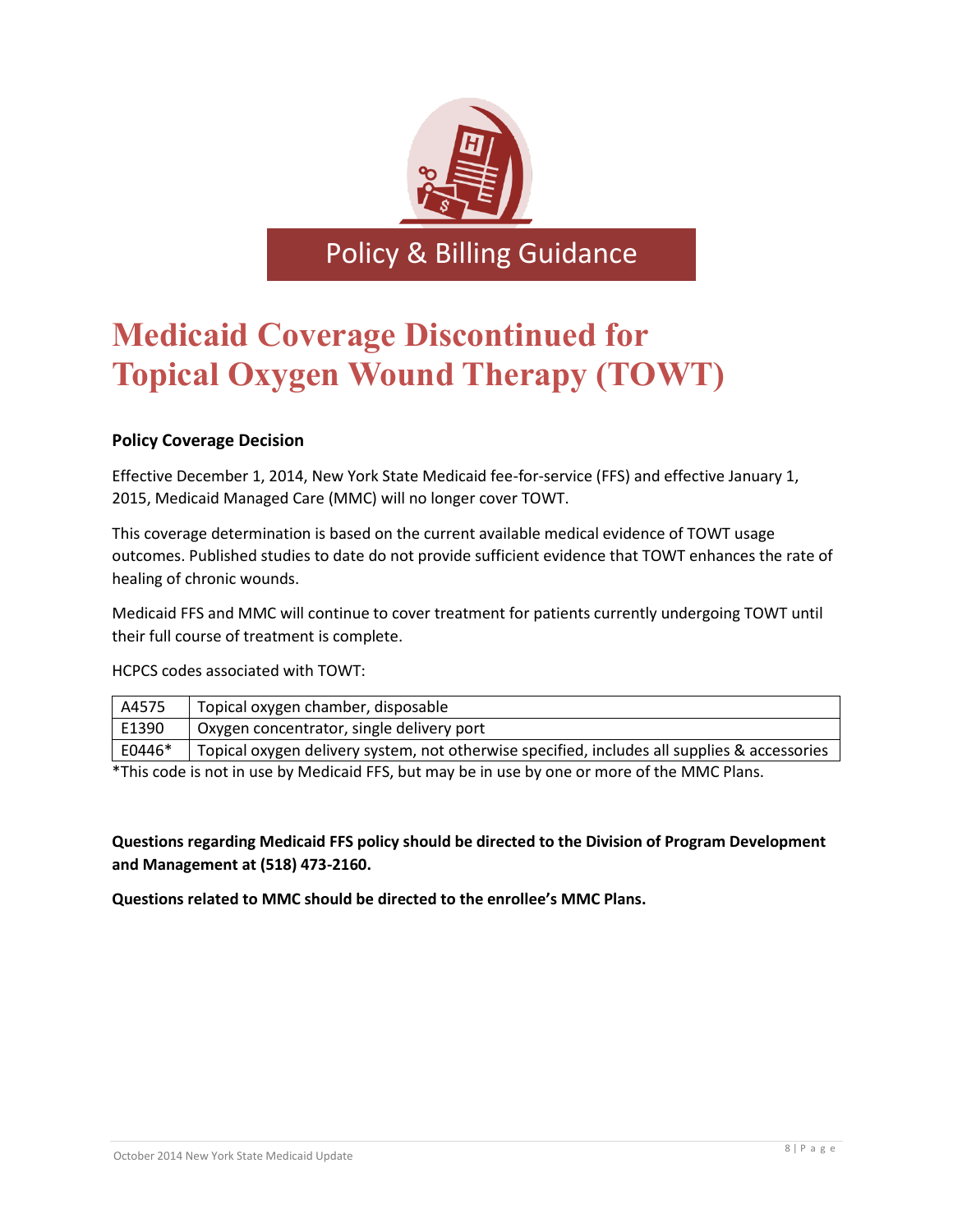

# **Medicaid Pharmacy Program Prior Authorization (PA) Update**

Effective **October 16, 2014**, the fee-for-service (FFS) pharmacy program will implement the following parameters associated with the treatment of Hepatitis C Virus (HCV). The clinical criteria and/or point of service editing below is the result of recommendations made by the Drug Utilization Review Board (DURB) at the September 18, 2014 meeting. Other recommendations made by the DURB at the September meeting will be implemented at a future date.

#### **Hepatitis C Virus - clinical criteria addressing:**

#### **1. FDA labeling and compendia supported use**

Verification of diagnosis, genotype, dosing and duration, etc.

#### **2. Prescriber experience and training**

• Prescribed by hepatologist, gastroenterologist, infectious disease specialist, transplant physician or health care practitioner experienced and trained in the treatment of HCV or a healthcare practitioner under the direct supervision of a listed specialist.

#### **AND**

 Clinical experience is defined as the management at least 20 patients with HCV infection and treatment of 10 HCV patients in the last 12 months and at least 10 HCVrelated CME credits in the last 12 months.

#### **OR**

 Management and treatment of HCV infection in partnership (defined as consultation, preceptorship, or via telemedicine) with an experienced HCV provider who meets the above criteria.

#### **3. Patient readiness and adherence**

 Evaluation by using scales or assessment tools readily available to healthcare practitioners at: [http://www.integration.samhsa.gov/clinical](http://www.integration.samhsa.gov/clinical-practice/screening-tools)[practice/screening-tools](http://www.integration.samhsa.gov/clinical-practice/screening-tools) or<https://prepc.org/> to determine a patient's readiness to initiate HCV treatment, specifically drug and alcohol abuse potential.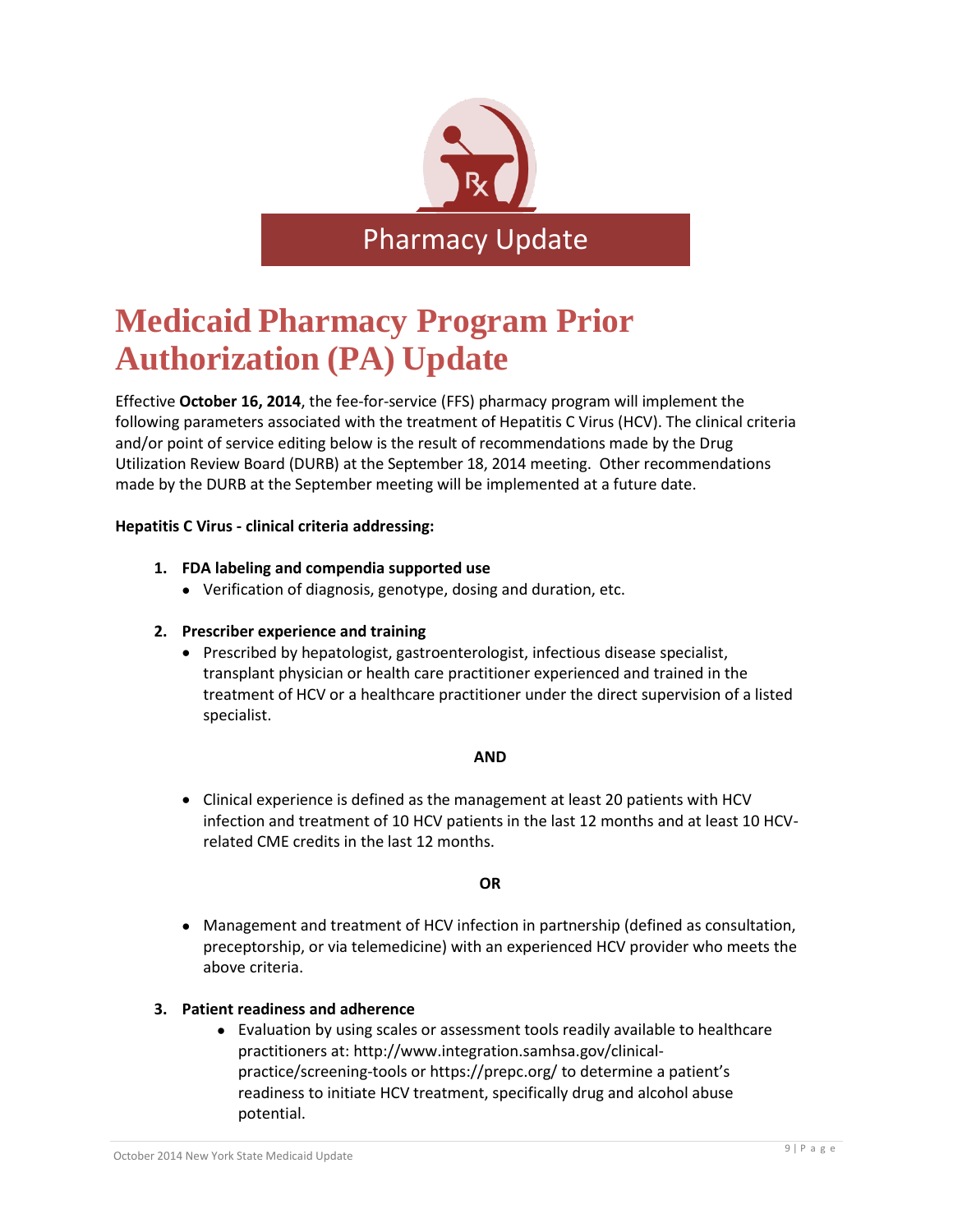

#### **4. Disease Prognosis and Severity**

 Evidence of Stage 3 or 4 hepatic fibrosis including one of the following: Liver biopsy confirming a METAVIR score F3 or F4 OR Transient elastography (Fibroscan®) score greater than or equal to 9.5 kPa; OR FibroSure® score of greater than or equal to 0.58; OR APRI score greater than 1.5; OR Radiological imaging consistent with cirrhosis (e.g. evidence of portal hypertension).

#### **OR**

 Evidence of extra-hepatic manifestation of HCV, such as type 2 or 3 essential mixed cryoglobulinemia with end- organ manifestations (e.g. vasculitis), or kidney disease (e.g. proteinuria, nephrotic syndrome or membranoproliferative glomerulonephritis). Documentation of the presence of extra-hepatic manifestations based on lab results or imaging results (e.g. CBC, erythrocyte sedimentation rate (ESR)/ C-reactive protein (CRP), urinalysis, BUN/ creatinine and angiography) must be submitted.

#### **OR**

Liver Transplant **OR** HIV-1 co-infection **OR** HBV co-infection

#### **OR**

Other coexistent liver disease (e.g. nonalcoholic steatohepatitis)

#### **OR**

Type 2 diabetes mellitus (insulin resistant)

#### **OR**

Porphyria cutanea tarda

#### **OR**

Debilitating fatigue impacting quality of life (e.g., secondary to extra-hepatic manifestations and/or liver disease)

Below is a link to our prior authorization fax form and Hepatitis C specific worksheets: [https://newyork.fhsc.com/providers/PA\\_forms.asp](https://newyork.fhsc.com/providers/PA_forms.asp)

To obtain a PA, prescribers must contact the clinical call center at 1-877-309-9493. The clinical call center is available 24 hours per day, 7 days per week with pharmacy technicians and pharmacists who will work with you, or your agent, to quickly obtain a PA.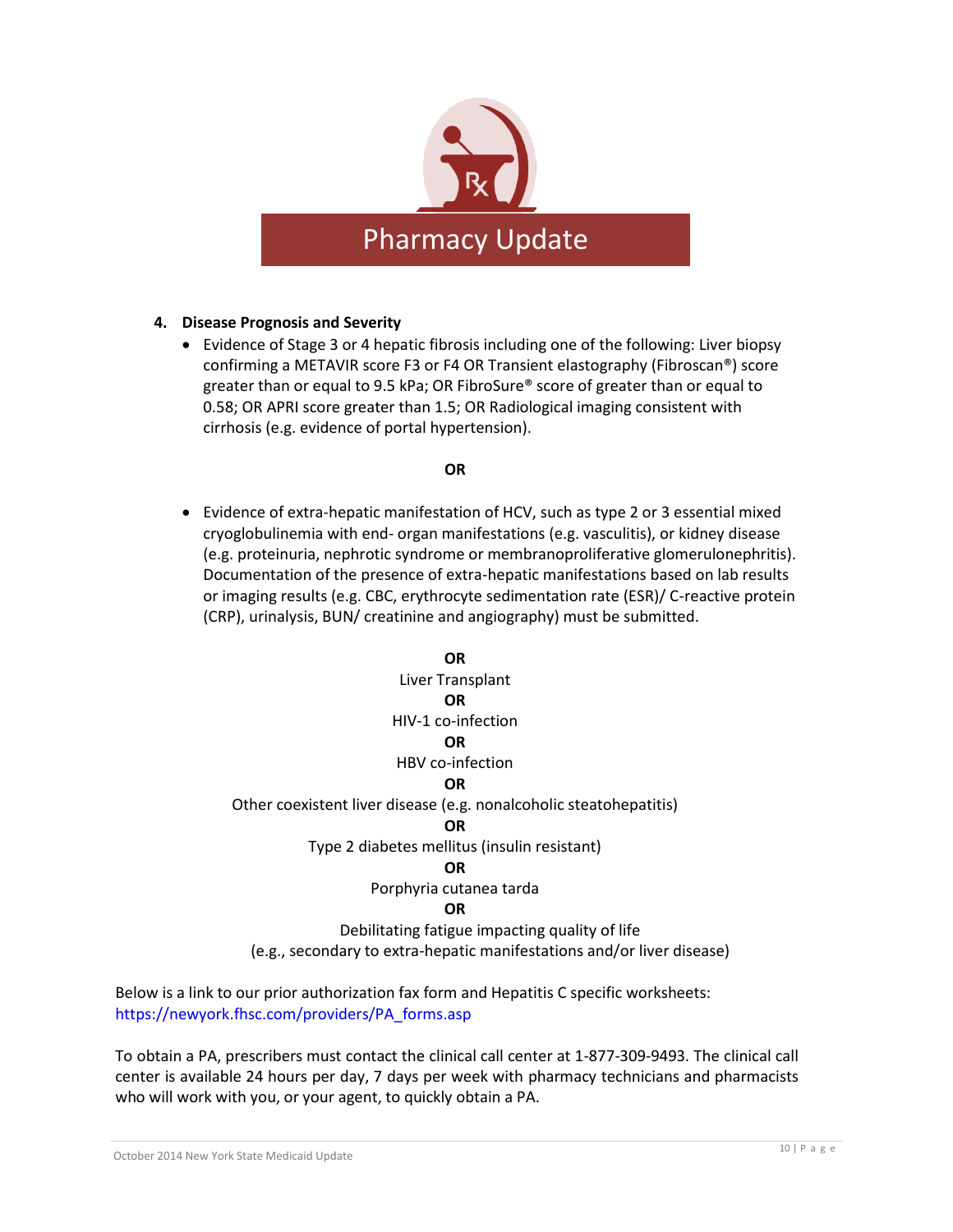

Below is a link to the most up-to-date information on the Medicaid FFS Pharmacy Prior Authorization (PA) Programs. This document contains a full listing of drugs subject to the Medicaid FFS Pharmacy Programs:

[https://newyork.fhsc.com/downloads/providers/NYRx\\_PDP\\_PDL.pdf](https://newyork.fhsc.com/downloads/providers/NYRx_PDP_PDL.pdf)

For more detailed information on the DURB meeting, please visit: [http://www.health.ny.gov/health\\_care/medicaid/program/dur/meetings/2014/index.htm](http://www.health.ny.gov/health_care/medicaid/program/dur/meetings/2014/index.htm)

#### **Medicaid FFS coverage guidelines for tests related to the treatment of Hepatitis C Virus are as follows:**

HCV FibroSURE (CPT 0001M), a six biochemical marker index blood test, is covered by NYS Medicaid when used to determine medical necessity for use of drug therapies to treat hepatitis C. The test results are used to develop an algorithm to measure fibrosis stage and necroinflammatory activity in the liver. To be eligible for FibroSURE testing, recipients must be at least 18 years of age and not have any of the following contraindications: Gilbert disease, acute hemolysis, and acute viral hepatitis, drug induced hepatitis, genetic liver disease, autoimmune hepatitis, and/or extra hepatic cholestasis.

FibroScan, ultrasound based elastography, is covered by NYS Medicaid when used to determine medical necessity for use of drug therapies to treat hepatitis C. The test is used to detect and monitor hepatic fibrosis in persons with a diagnosis of hepatitis C. FibroScan is not covered for recipients under 18 years of age. Additionally, please note that testing should not be performed within six months following a liver biopsy. Practitioners who are providing FibroScan in their private office should bill the unlisted CPT code 91299 on paper, by report. If FibroScan is provided to a clinic patient, the practitioner should bill procedure code 91299 with a -26 modifier and the facility should bill 91299 for the technical component with a –TC modifier. Both the practitioner and clinic should bill on paper, by report.

Questions regarding Medicaid FFS policy on testing guidelines should be directed to the Division of Program Development and Management at (518) 473-2160.

For information regarding how Medicaid Managed Care plans will handle specific Hepatitis C Virus treatment coverage criteria and testing, contact plans directly at: [http://pbic.nysdoh.suny.edu/.](http://pbic.nysdoh.suny.edu/)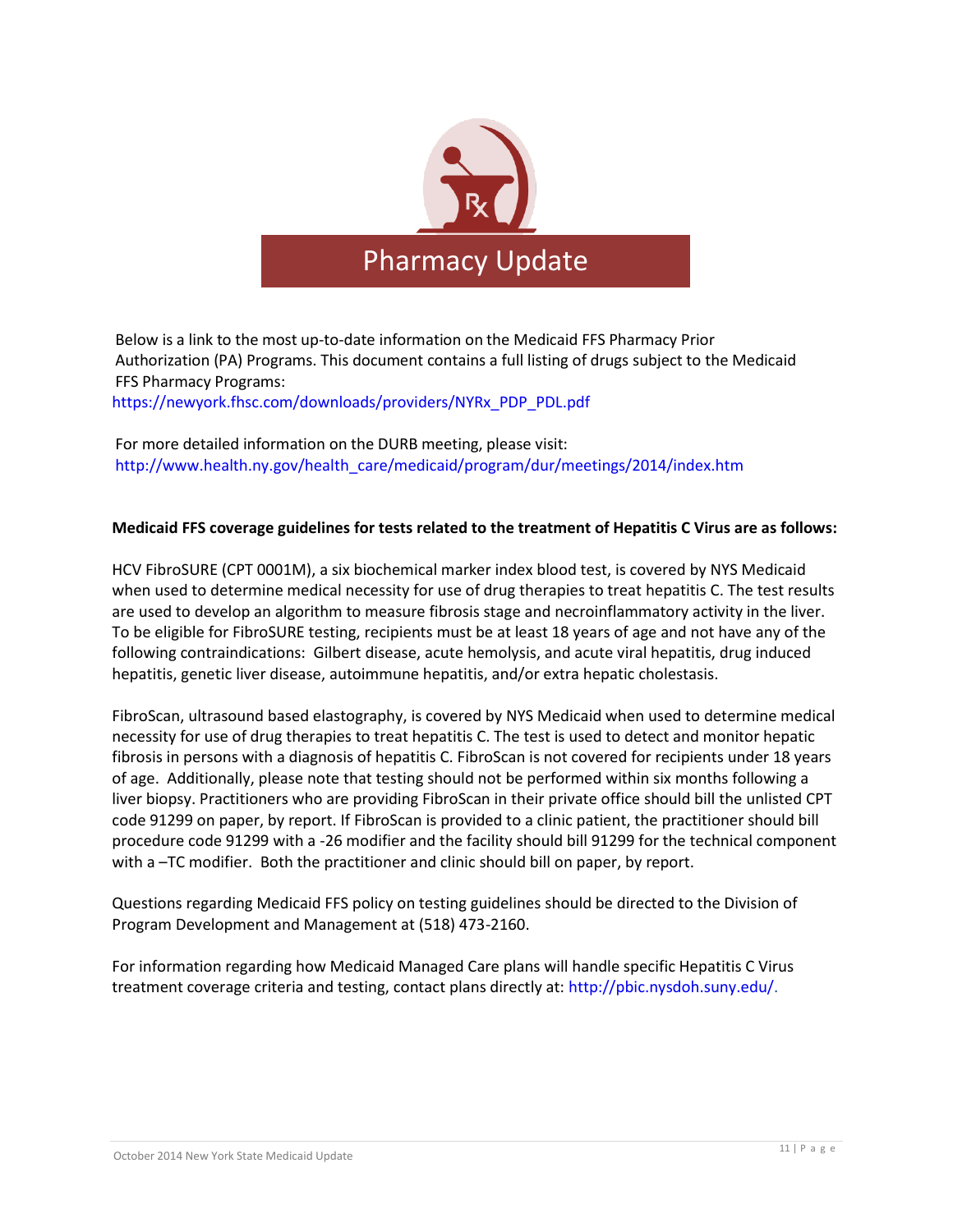

# **NY Medicaid Electronic Health Records (EHR) Incentive Program Update**

The NY Medicaid EHR Incentive Program provides financial incentives to eligible practitioners and hospitals to promote the transition to EHRs. Providers who practice using EHRs are in the forefront of improving quality, reducing costs and addressing health disparities. Since December 2011, *over \$612.1 million* in incentive funds have been distributed *within 15,435* payments to New York State Medicaid providers.

. . . . . . . . . . . . . . . . .

.............

#### **Taking a closer look: CMS Certified EHR Technology (CEHRT) Flexibility Final Rule**

..............

The Centers for Medicare and Medicaid Services (CMS) has released a CMS CEHRT Flexibility Final Rule to allow eligible professionals (EPs) or eligible hospitals (EHs) more flexibility in how they use CEHRT to meet meaningful use for an EHR Incentive Program reporting period. The Flexibility Rule is only for Payment Year 2014 and applies to EPs and EHs that are unable to fully implement 2014 Edition CEHRT due to delays in 2014 Edition CEHRT availability. Below are several scenarios allowed by the Flexibility Rule:

#### **Providers using 2011 Edition CEHRT or a combination of 2011/2014 Edition CEHRT scheduled to attest to 2014 Meaningful Use Stage 1 objectives in Payment Year 2014**

In this scenario, EPs or EHs are able to attest to 2011 or 2013 Meaningful Use Stage 1 requirements using 2011 Edition CEHRT or a combination of 2011/2014 Edition CEHRTs in place of attesting to 2014 Meaningful Use Stage 1. All EPs and EHs are required to use 2014 Edition CEHRT in 2015.

#### **Providers using 2011 Edition CEHRT or a combination of 2011/2014 Edition CEHRT scheduled to attest to 2014 Meaningful Use Stage 2 objectives in Payment Year 2014.**

In this scenario, EPs or EHs are able to attest to 2011 or 2013 Meaningful Use Stage 1 requirements using 2011 Edition CEHRT or a combination of 2011/2014 Edition CEHRTs in place of attesting to Meaningful Use Stage 2. All EPs and EHs are required to use 2014 Edition CEHRT in 2015.

#### **CMS CEHRT Flexibility Final Rule**

For assistance and further details, the NY Medicaid EHR Incentive Program support service highly recommends that you review the CMS CEHRT Flexibility Final Rule. The rule also finalizes the extension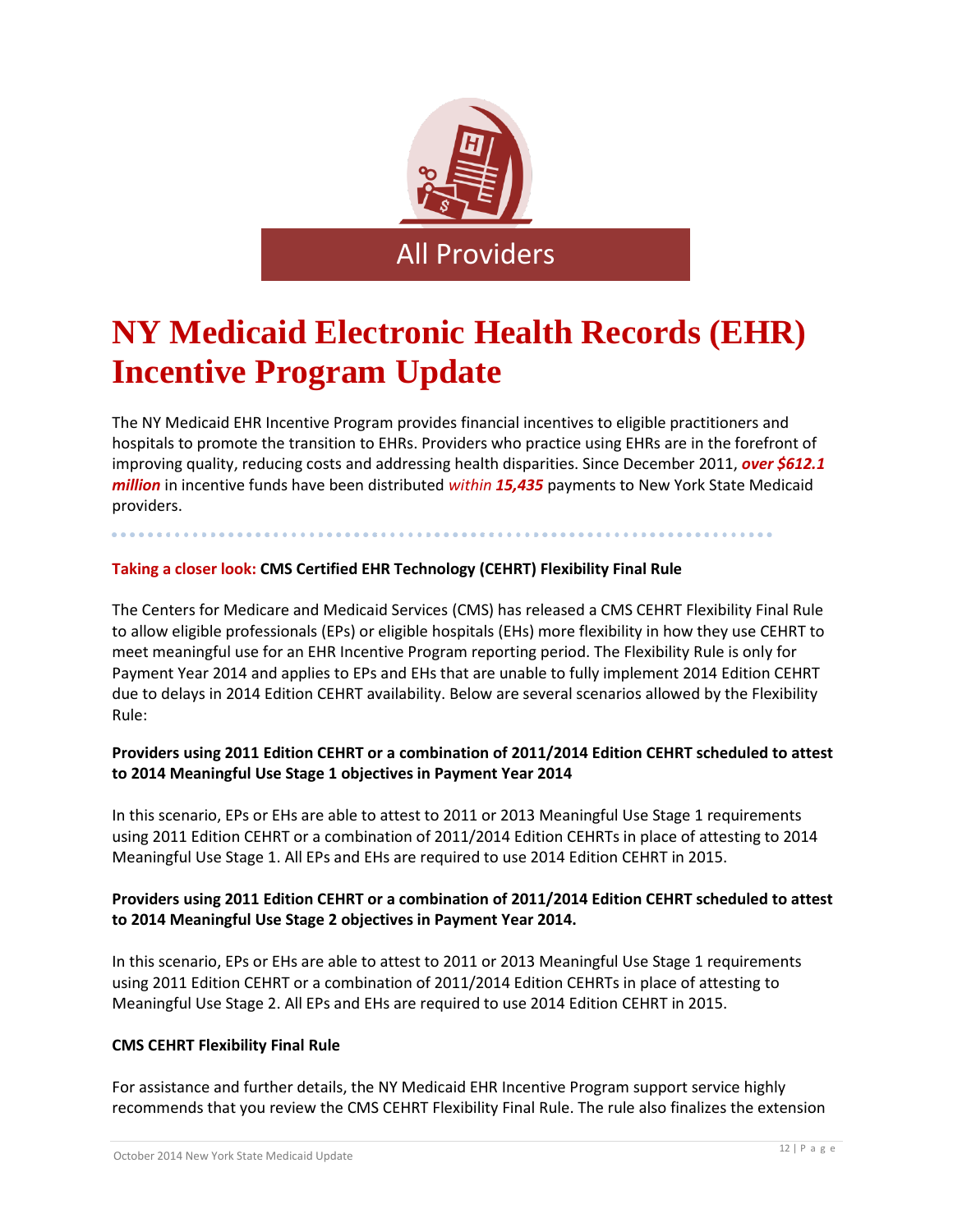

of Meaningful Use Stage 2 through 2016 for certain providers and announces the Stage 3 timeline, which will begin in 2017 for providers who first became meaningful EHR users in 2011 or 2012.

#### **For more information, please visit the helpful links below:**

- [CMS Flexibility Final Rule Press Release](http://www.cms.gov/Newsroom/MediaReleaseDatabase/Press-releases/2014-Press-releases-items/2014-08-29.html)
- [CMS CEHRT Flexibility Final Rule](http://www.gpo.gov/fdsys/pkg/FR-2014-09-04/pdf/2014-21021.pdf)
- [CMS Meaningful Use Stage 2 Final Rule](http://www.gpo.gov/fdsys/pkg/FR-2012-09-04/pdf/2012-21050.pdf)

#### *Have Questions? Contact* **[hit@health.ny.gov](mailto:hit@health.ny.gov)** *for program clarifications and details*

### *REMINDER*

# **eMedNY ICD-10 Provider Testing Environment is Open**

**................................................................................................................................................................................**

Providers and vendors are again reminded that the eMedNY Provider Testing Environment (PTE) is available for submitters to begin testing Medicaid claims with ICD-10 diagnosis codes and inpatient hospital claims that utilize ICD-10 procedure codes. All New York Medicaid submitters are urged to expedite their transition from ICD-9 to ICD-10 coding and take advantage of the ICD-10 end-to-end testing provided via the PTE. Please read the information below as it will assist you with your testing efforts.

#### **Date of Service Requirement**

When submitting test claims with ICD-10 codes, submitters must use a date of service of July 1, 2014 or any date of service up to the date of the test submission. Future dates are not allowed. Submitters who may be testing claims with ICD-9 codes must use a date of service prior to July 1, 2014.

#### **What is PTE?**

The eMedNY PTE is designed to enable NYS Medicaid trading partners to test batch and real-time EDI (Electronic Data Interchange) transactions using the same validation, adjudication logic and methods as the eMedNY production environment. Test transactions submitted to the eMedNY PTE undergo processes that verify and report on data structure and content to the same degree of stringency as live transactions sent to the eMedNY production environment, and receive, in most cases, the same system responses at each step.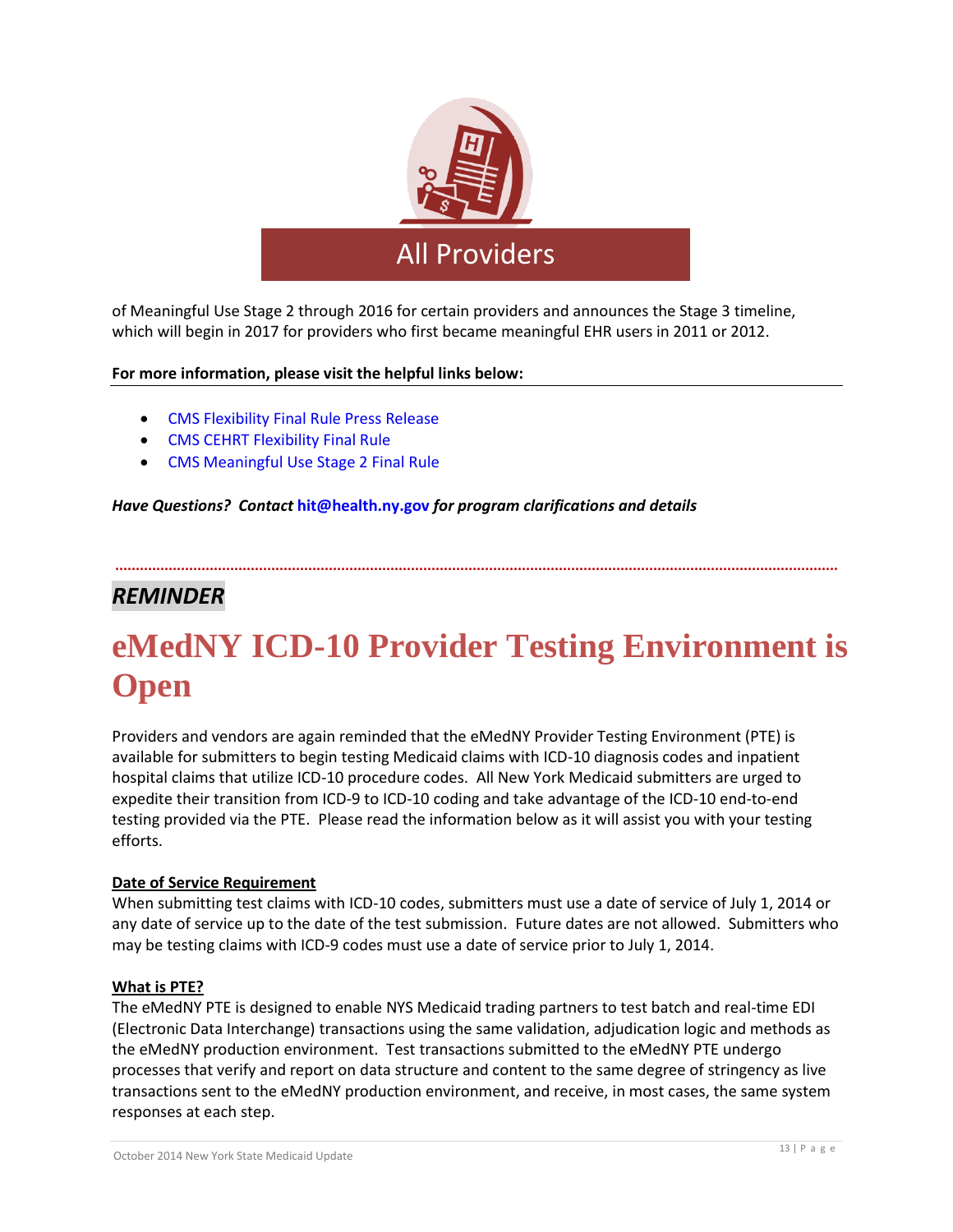

For similar inquiries, the response in the PTE may not be identical to the response in the production environment. For example, edits involving duplicate and near-duplicate claims, or prior authorization submissions, are not applied in PTE, so as to allow for iterative testing. Also no claim, or authorization, requests are pended in PTE.

#### **Test Indicator**

**Since existing access methods are being used for PTE access, it is critical that the test indicator is valued in the inbound/outbound transactions.** 

For ASC X12 transactions: "Test Indicator" in *ISA15* is set to *"T"*  For NCPDP Batch 1.2/D.0 transactions: File Type *(702-MC)* field in the NCPDP Batch Header is set to *"T"* 

**Important Note:** *If the appropriate indicator for a transaction is not set to Test, the transactions will be processed through the production environment.*

**................................................................................................................................................................................**

### *REMINDER*

# **New Medicaid Training Schedule and Registration**

- **Do you have billing questions?**
- **Are you new to Medicaid billing?**
- **Would you like to learn more about ePACES?**
- **Do you have questions on filling out forms such as Electronic Funds Transfer Authorization and Electronic Remittance Request?**

If you answered **YES** to any of these questions, you should consider registering for a Medicaid training session. Computer Sciences Corporation (CSC) offers various types of educational opportunities to providers and their staff. Training sessions are available at no cost to providers and include information for claim submission, Medicaid Eligibility Verification, Electronic Transmitter Identification Number Recertification Requirements- Electronic Remittance Advice/PDF Remit, Electronic Funds Transfer Completion, and eM*edNY* Website Review.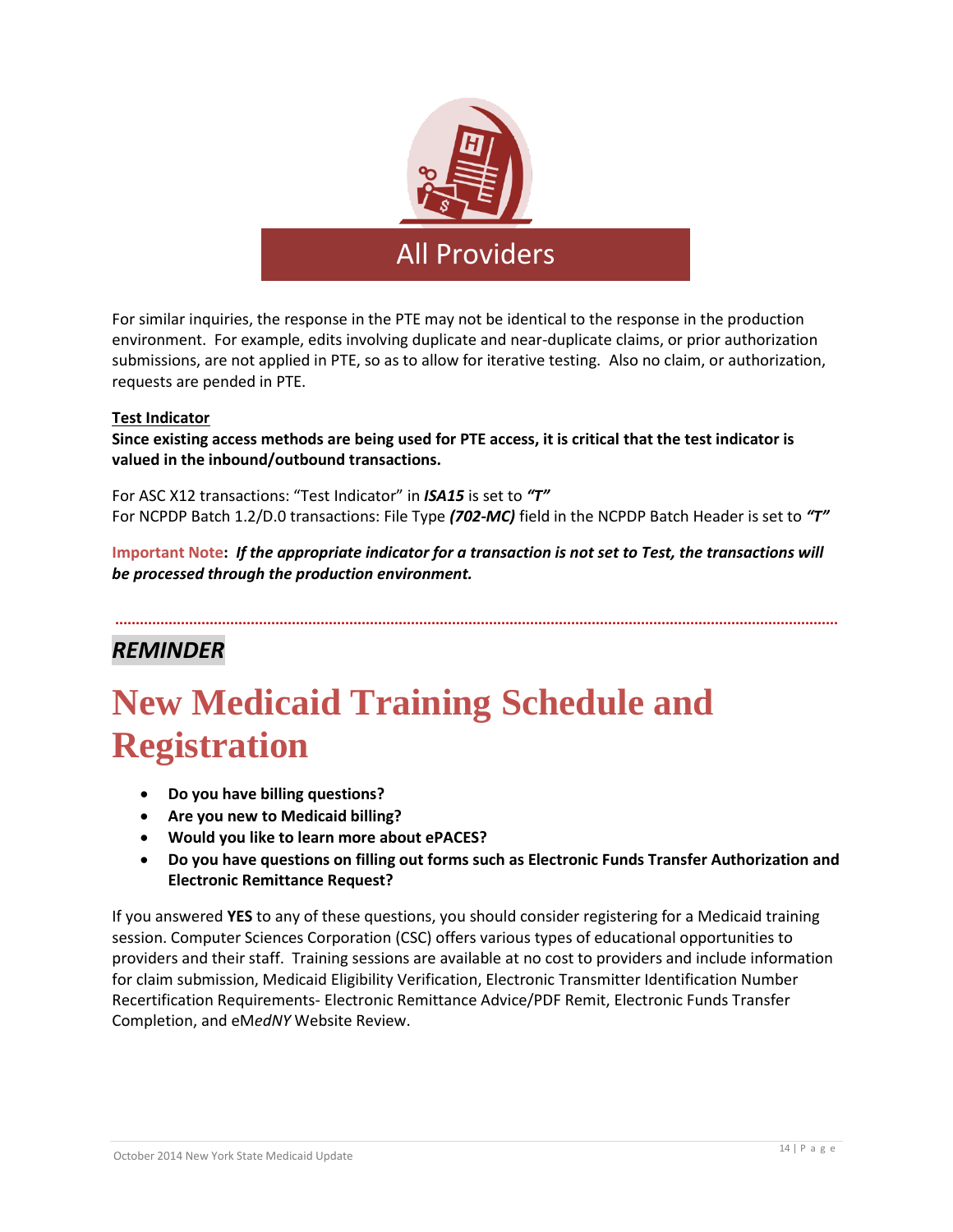

#### **Web Training Available**

You can also register for a webinar in which training would be conducted online and you can join the meeting from your computer and telephone. After registration is completed, just log in at the announced time. **No travel involved**.

Many of the sessions planned for the upcoming months offer detailed instruction about Medicaid's free web-based program-**ePACES,** which is the electronic Provider Assisted Claim Entry System that allows enrolled providers to submit the following type of transactions:

- **Claims (Dental, Professional, Institutional)**
- **Eligibility Verifications**
- **Claim Status Requests**
- **Prior Approval/Dispensing Validation System Requests**

Physician, Nurse Practitioner, Durable Medical Equipment and Private Duty Nursing claims can even be submitted in "REAL-TIME" via **ePACES.** Real-time means that the claim is processed within seconds and providers can get the status of a real-time claim, including the paid amount without waiting for the remittance advice.

Fast and easy registration and dates are available on the eMedNY Website at: **<http://www.emedny.org/training/index.aspx>**

#### *CSC Regional Representatives look forward to having you join them at upcoming meetings!*

**If you are unable to access the Internet to register** or have questions about registration, **please contact the eMedNY Call Center at (800) 343-9000.**